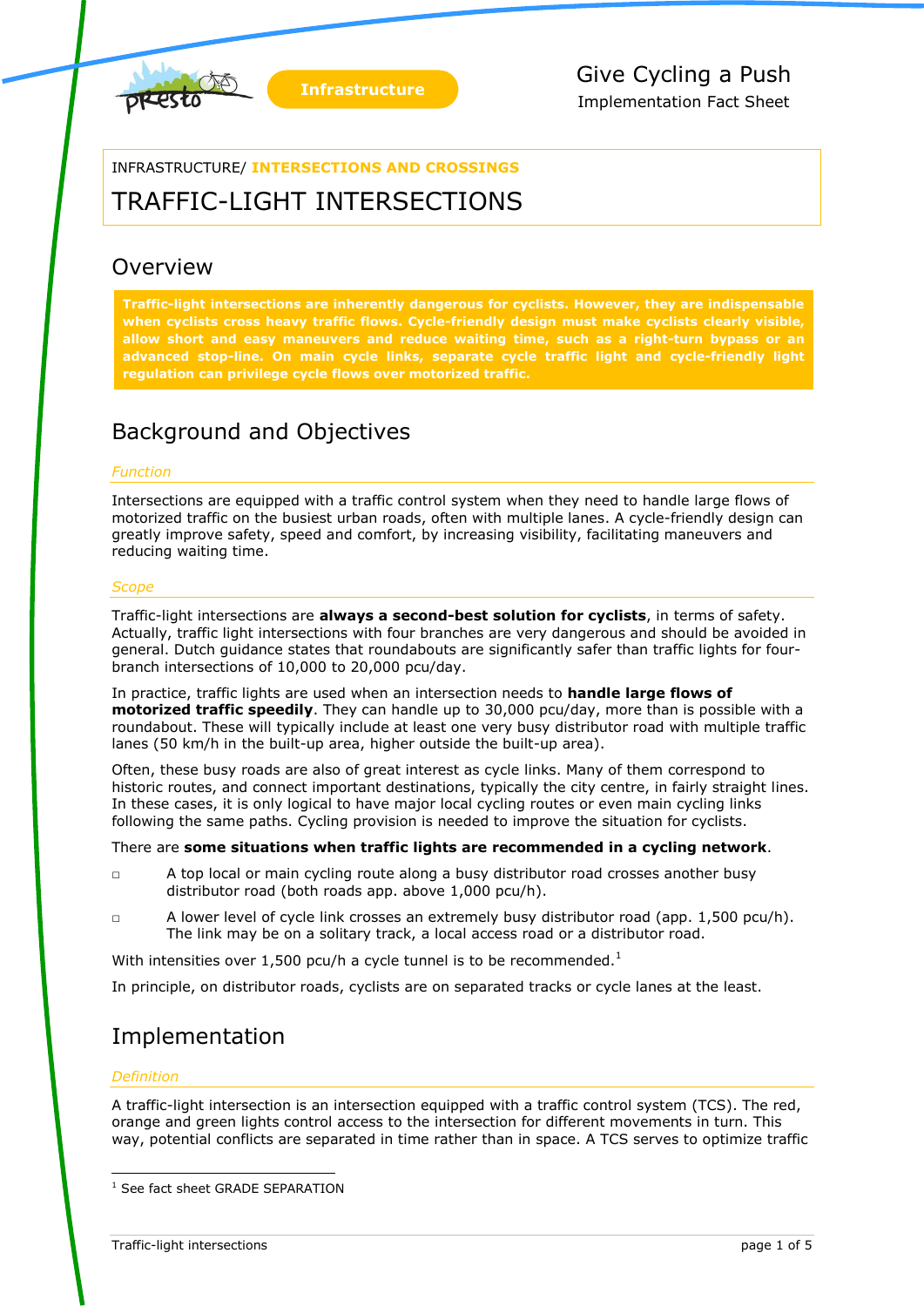

## Give Cycling a Push

Implementation Fact Sheet

flow, by balancing flows on the various branches and preventing the intersection from clogging up. One cycle consists of two or more phases. Successive traffic light intersections may be coordinated to improve the flow over a distance. Alternatively, regulation may serve to obstruct the flow, for instance to reduce the number of cars entering the city centre and push congestion further out.

There are a number of design measures to improve cyclists' safety and the TCS regulation itself can be adapted to reduce cyclists' waiting time.

#### *Cycle-friendly design at traffic lights*

Because of the large numbers of motorized vehicles involved, the intersection design needs to increase the visibility and safety of cyclists.

A simple and powerful provision is to allow cyclists a **right-turn past red**.

- □ A separate **right-turning cycle bypass** before the traffic light allows cyclists to turn right without stopping. To merge safely into traffic, cyclists must arrive on a cycle lane or track or an otherwise protected area. This gives the cyclist significant advantage over motorized traffic, without interfering with the TCS regulation.
- □ In some countries, such as the Netherlands, traffic regulations make it possible to **exempt right-turning cyclists from the traffic light**, even without a physical path.
- □ In both cases, there is a **possible conflict with crossing pedestrians**. This is best restricted to situations where few pedestrians cross.



*Solutions for a right-turning bypass past red (source: Vademecum fietsvoorzieningen, Vlaanderen)*



*A cycling bypass past red – UK example (left-turn) (source: Cycling England, Rob Marshall)*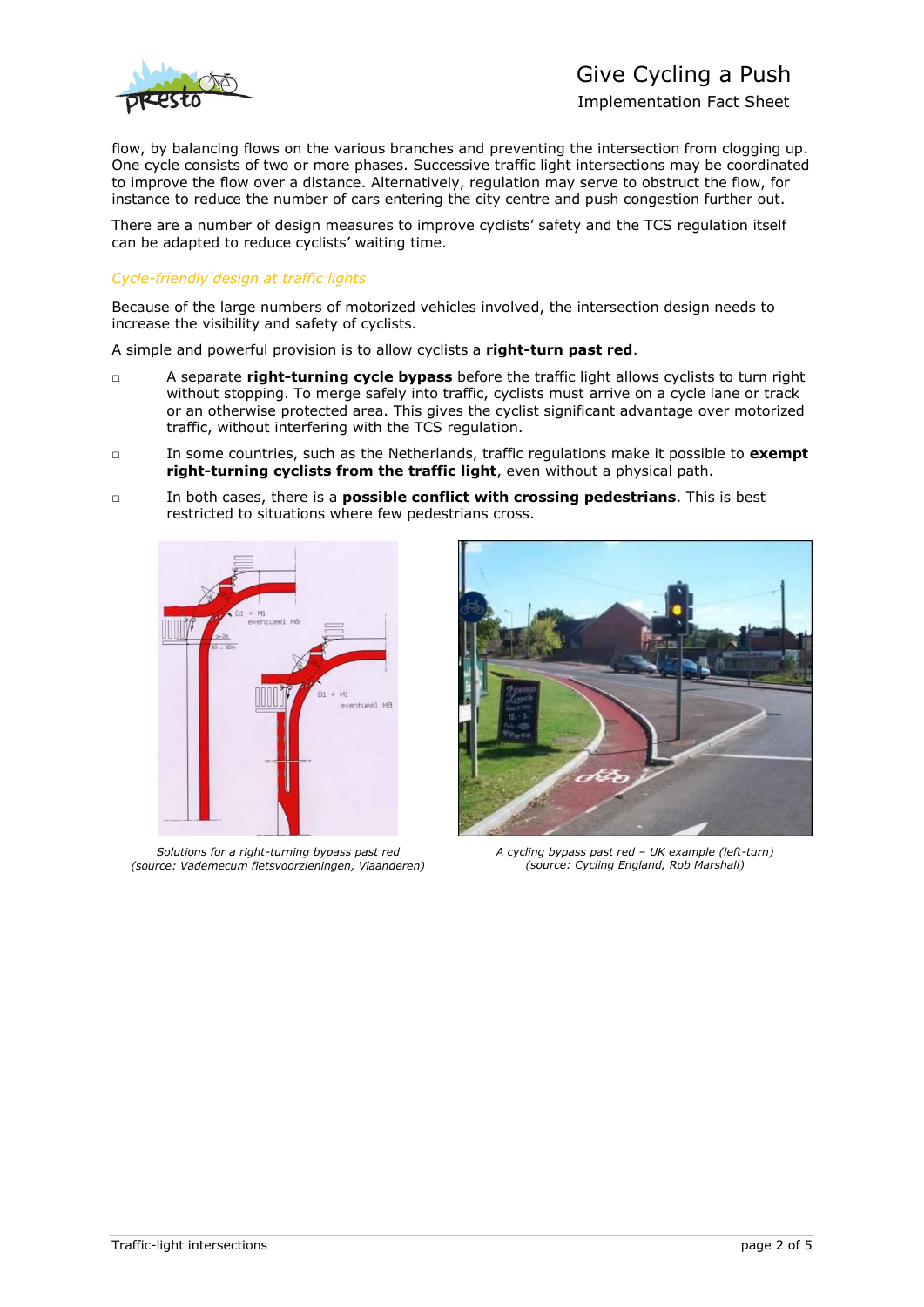

# Give Cycling a Push

Implementation Fact Sheet

Another simple and very effective provision is an **advanced stop line** for cyclists.

- □ The stop line for motorized traffic is moved back and a cyclist stop-line drawn 4 to 5 m in front of it. This creates an **advanced waiting area across the entire carriageway** for cyclists in front of all motorized traffic lanes. This should be marked with a bicycle symbol. A colored surface may be considered.
- □ A **feeder cycle lane** is recommended. This allows cyclists to bypass waiting traffic and leads them to the advanced area. The length of the lane should correspond to the maximum length of the traffic queue. The lane is mostly on the edge of the carriageway, but sometimes also between traffic lanes. The feeder lane may be a bus/bike lane.
- □ The advanced area allows all cyclists (left-turning, right-turning, moving straight ahead) to position themselves with **maximum visibility** in front of motorized traffic. In addition, they get a **head start** when the light turns green.
- □ This measure can become a **popular generalized provision** at all traffic light intersections, creating a citywide, uniform and easily recognizable benefit.

An alternative is to insert **cycle stacking lanes** between the stacking lanes for cars. This can be done for left-turning, right-turning as well as for continuing straight ahead. This reserved space for cyclists makes them more visible. A cycle stacking lane should be approx. 10 m long and 1.5 m wide (the adjacent car stacking lane should be at least 2.75 m wide). This can be combined with an advanced stop line.

The **right-turning traffic lane** can be inserted **to the right of a cycle lane**. When the road is widened with a right-turning lane for traffic, the cycle lane can be simply continued straight ahead. This way, right-turning traffic must cross the visibly marked cycle lane when weaving to its rightturning lane, before it actually turns right. The same solution **also applies to a cycle track**: the cycle track continues straight ahead, and the right-turning traffic lane is inserted to its right. A crossable in-line speed hump between the cycle track and the turning lane can be considered.

**Turning left** is a difficult, oblique weaving movement at traffic lights. To avoid this, cyclists are often first led slightly to the right, before crossing the flow in a straight line. There are two ways of doing this.

- □ A **two-step left-turn** was traditionally imposed. When the light turns green, the cyclist on a lane or track first crosses the side road, and then needs to wait for the green light in the other direction to cross the second side road. This is not only indirect but very timeconsuming.
- □ The same maneuver can be done in one step, by marking out a **left-turning cycle stacking area in front of the traffic lights**. At the green light, the cyclist first moves slightly to the right into the waiting area. This area is in front of the red traffic light on the right. As soon as there is a gap in traffic, the cyclist can cross. The disadvantage is that this maneuver may seem illogical and surprising to other road users: the cyclist crosses the intersection in a direction that has the red light.



*Advanced stop line (Copenhagen), right-turn lane to the left of the cycle lane (Dordrecht), left-turn stacking (Bremen) (image source: F. Boschetti, P. Kroeze)*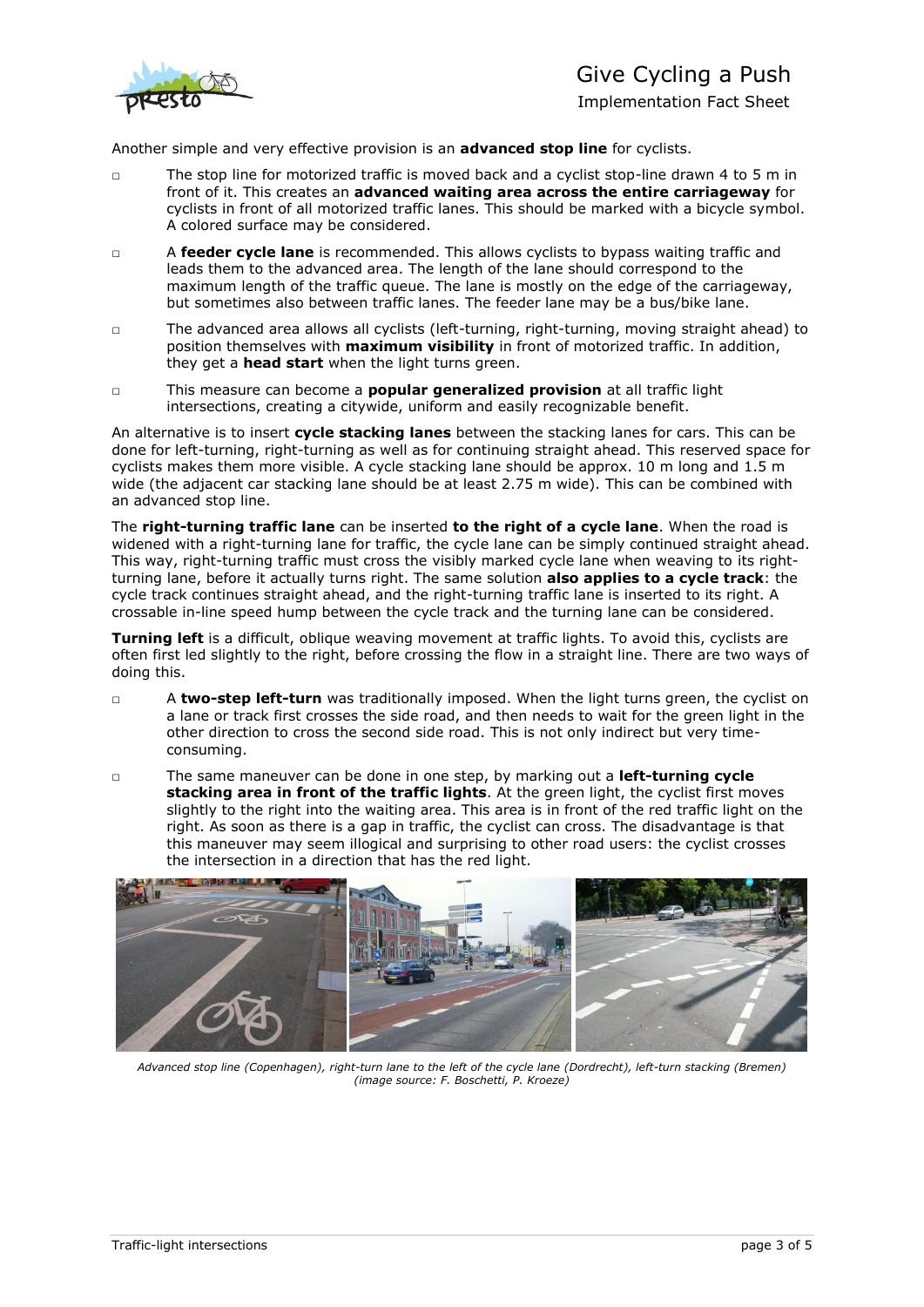

### *Cycle-friendly TCS regulation*

**Traditionally, traffic lights are regulated to digest large flows of motorized vehicles.** Time for cyclists and pedestrians is often kept short and waiting times long. Cyclists' queues and saturation are not a problem, since these are very unlikely (only when there is on average over 1 cyclist per second on a cycle track). The real issue is the waiting time and the delay. Travel speed and journey time are crucial for the network quality, especially on the most important links. The less delay for the cyclist, the more competitive cycling becomes compared to other modes.

Within urban areas, other priorities can be set. It is recommended to **explicitly define TCS waiting time policies for all users**. These can, for instance, set a maximum waiting time for pedestrians and cyclists, even at the expense of traffic flow.

When cycling flows are important on major cycle routes, several measures can give cyclists the advantage over motorized traffic. The strongest measures should only be considered in CHAMPION CYCLING CITIES and possibly for high-intensity cycle links in CLIMBER CHAMPION CITIES.

A key measure is to **reduce the overall cycle duration** as much as possible.

- □ An average waiting time for cyclists of 15 s is considered good, one over 20 s is poor (average waiting time corresponds to half the red light time). When crossing a main road without traffic lights, the average waiting time may be shorter than this, but at peak hours the cyclist may have to wait four times as long.
- □ The recommended maximum waiting time for cyclists is 90 s inside the built-up area and 100 s outside the built-up area (maximum waiting corresponds to the red light time). Often traffic phase duration is set unnecessarily high, at 120 s, as a precaution. In many cases, reducing this time not only favors cyclists but improves general traffic flow.

Separate **cyclist traffic lights** can be used in various ways to give cyclists more green time.

- □ Cyclists can receive an **early start**. This allows cyclists to move onto the intersection safely in front of motorized traffic and in a highly visible way. This is especially useful when many cyclists turn left or many cars turn right. The effect is similar to advanced stop lines (see above).
- □ Cyclists may be **allowed to move on together with non- conflicting movements**. This can be built into the system as a standard.
- □ Cyclists may receive a separate phase of **green light for all directions**. Cyclists can cross, turn right and turn left from all directions at the same time, while all motorized traffic is stopped. All conflicts between cyclists and cars are eliminated, but there is the risk of bicycle-bicycle collisions, which are however much less serious. The disadvantage is that this increases the waiting time for motorized traffic.
- □ Alternatively, **button-activated cycle lights** can be used when a solitary track crosses a main route. This is recommended for safety reasons when the right of way is not likely to be respected, or when the traffic flow is too high.
- □ Cyclists can be favoured by using **dynamic traffic detection systems**. For instance, the green light for cyclists can be held on green as long as there is no other traffic (detection of motorized traffic). Alternatively, motorized traffic may be refused the green phase as long as there is cycle traffic (detection of bicycles). The disadvantage of the second solution is that waiting times may become longer and unpredictable for motorists, who may be confused, suspect a malfunction and drive on anyway.
- □ Cycling traffic lights may be fitted with a **countdown indication** before the light turns green. Experience in the Netherlands shows that cyclists perceive waiting time as 50% shorter. Cyclists also ignore red lights less often. The disadvantage is the countdown is only trustworthy with static light regulation. With dynamic traffic lights, dependent on detection of vehicles, countdown speed would become irregular and useless.

#### Lights can be **regulated in favor of cyclists without separate lights** as well.

□ When left turns are frequent, a light phase can **group all left-turning traffic**, including bicycles. Only left-turning traffic gets the green light, while traffic moving straight ahead is made to wait. This creates a smooth left-turning movement without conflicts. There is no